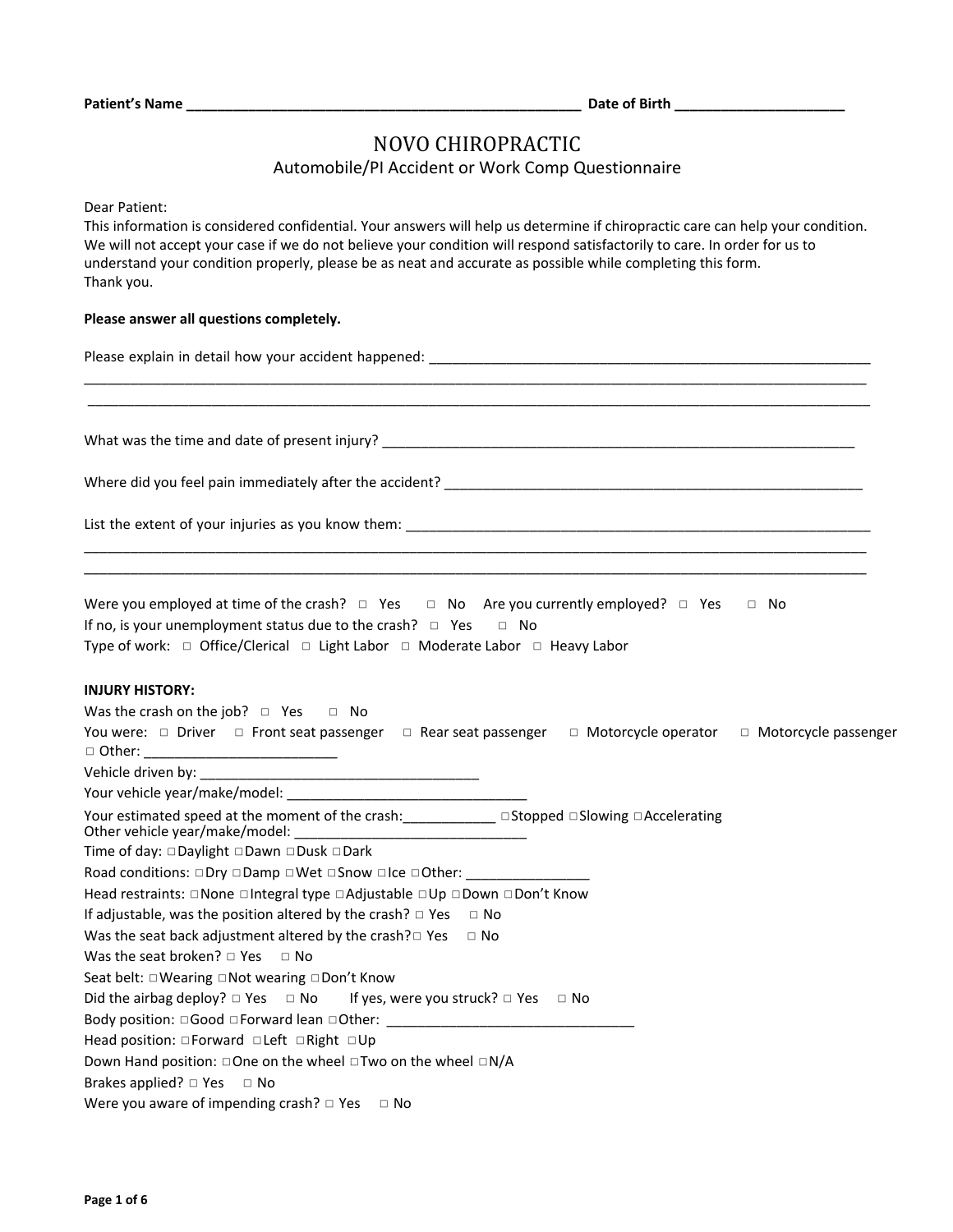| Patient's Name and the state of the state of the state of Birth and the State of Birth and the State of Birth |                                   |                     |                    |
|---------------------------------------------------------------------------------------------------------------|-----------------------------------|---------------------|--------------------|
| <b>DURING THE CRASH:</b>                                                                                      |                                   |                     |                    |
| Did you strike any parts of the vehicle? $\Box$ Yes $\Box$ No                                                 |                                   |                     |                    |
|                                                                                                               |                                   |                     |                    |
| Did the vehicle strike any objects after impact? $\Box$ Yes $\Box$ No                                         |                                   |                     |                    |
|                                                                                                               |                                   |                     |                    |
| Wearing hat or glasses? $\Box$ Yes $\Box$ No If yes, were they still on after the crash? $\Box$ Yes $\Box$ No |                                   |                     |                    |
| Did you lose consciousness? $\Box$ Yes $\Box$ No                                                              |                                   |                     |                    |
| Estimated property damage to your vehicle: \$                                                                 |                                   |                     |                    |
| Estimated damage to other vehicle(s): $\Box$ None $\Box$ Minimal $\Box$ Moderate $\Box$ Major                 |                                   |                     |                    |
| Were the police on-scene? $\Box$ Yes $\Box$ No                                                                |                                   |                     |                    |
| If yes, was a report made? $\square$ Yes $\square$ No                                                         |                                   |                     |                    |
| Check symptoms you have noticed since the accident:                                                           |                                   |                     |                    |
| __ Headache                                                                                                   | <b>Dizziness</b>                  | Depression          | ___ Fatigue        |
| __ Light Bothers Eyes                                                                                         | Buzzing in Ears                   | Diarrhea            | Neck Pain          |
| ___ Head Seems too Heavy                                                                                      | __ Memory Loss                    | __ Feet Cold        | <b>Neck Stiff</b>  |
| __ Pins and Needles in Arms                                                                                   | <b>Ears Ring</b>                  | - Hands Cold        | Fainting           |
| __ Sleeping Problems                                                                                          | <b>Back Pain</b>                  | <b>Face Flushed</b> | Loss of Balance    |
| __ Pins and Needles in Legs                                                                                   | ____ Constipation                 | ___ Tension         | Nervousness        |
| __ Numbness in Fingers                                                                                        | ___ Loss of Smell                 | Fever               | Irritability       |
| <b>Numbness in Toes</b><br>Shortness of Breath                                                                | Loss of Taste<br>__ Stomach Upset | <b>Chest Pain</b>   | <b>Cold Sweats</b> |
|                                                                                                               |                                   |                     |                    |
|                                                                                                               |                                   |                     |                    |
|                                                                                                               |                                   |                     |                    |
| Hospitalized? □ Yes □ No If yes, admitted? _____ How long? _____                                              |                                   |                     |                    |
|                                                                                                               |                                   |                     |                    |
|                                                                                                               |                                   |                     |                    |
|                                                                                                               |                                   |                     |                    |
| Was any other doctor consulted after your accident? $\Box$ Yes $\Box$ No                                      |                                   |                     |                    |
|                                                                                                               |                                   |                     |                    |
|                                                                                                               |                                   |                     |                    |
|                                                                                                               |                                   |                     |                    |
|                                                                                                               |                                   |                     |                    |
|                                                                                                               |                                   |                     |                    |
| Have you ever had any complaints in the involved area before? $\Box$ Yes $\Box$ No                            |                                   |                     |                    |
|                                                                                                               |                                   |                     |                    |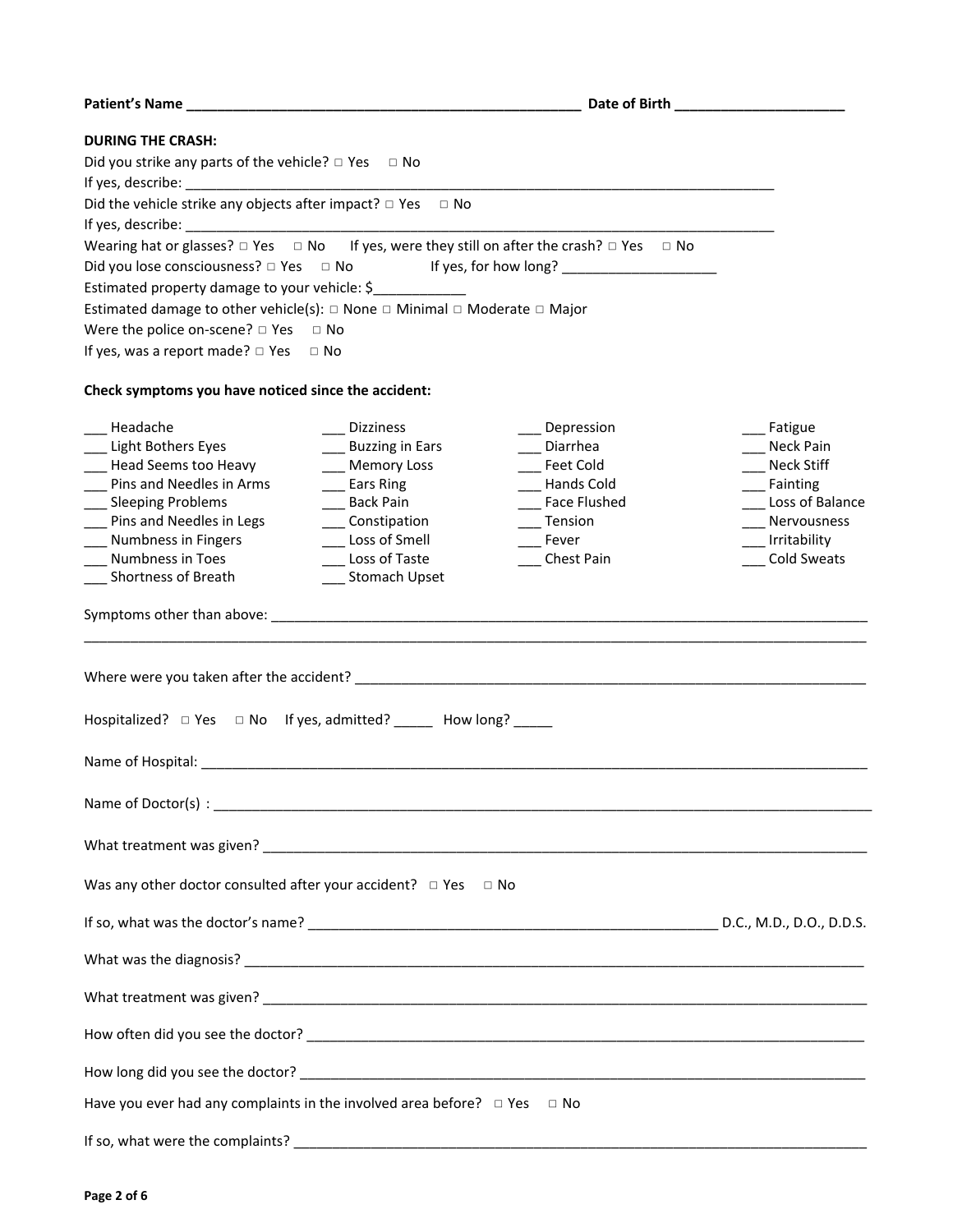| Before the injury, were you capable of working on an equal basis with others your age? $\Box$ Yes $\Box$ No |  |  |
|-------------------------------------------------------------------------------------------------------------|--|--|
| Are your work activities restricted as a result of this accident? $\Box$ Yes $\Box$ No                      |  |  |
| Since this injury, are your symptoms $\Box$ Improving? $\Box$ Getting worse? $\Box$ Same?                   |  |  |
| Driver of other vehicle (if any):                                                                           |  |  |
|                                                                                                             |  |  |
| Driver of vehicle in which you were injured (if applicable):                                                |  |  |
|                                                                                                             |  |  |
|                                                                                                             |  |  |
| Have you retained an attorney? $\Box$ Yes $\Box$ No                                                         |  |  |
|                                                                                                             |  |  |
|                                                                                                             |  |  |
|                                                                                                             |  |  |
| Were police notified? $\Box$ Yes $\Box$ No                                                                  |  |  |
| <b>CRASH DETAILS (In your own words)</b>                                                                    |  |  |
|                                                                                                             |  |  |
|                                                                                                             |  |  |
| <u> 1989 - Andrea Stadt Britain, amerikansk politik (* 1958)</u>                                            |  |  |
|                                                                                                             |  |  |

**CRASH DIAGRAM (From your memory)** 

| Patient Signature | Date of Birth | Date |
|-------------------|---------------|------|
|                   |               |      |
| Doctor Signature  |               | Date |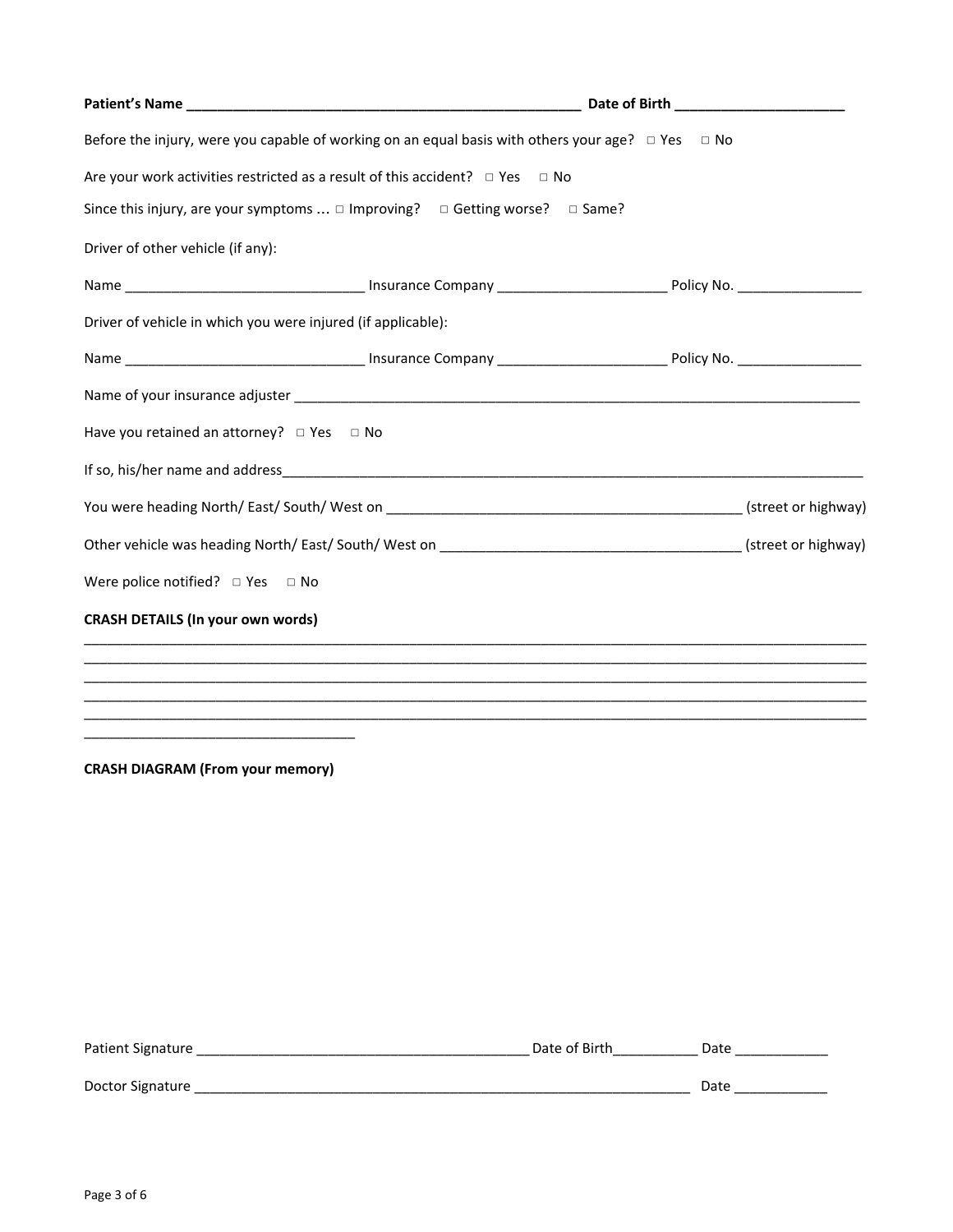### Office Name: **Novo Chiropractic**

|                             | Date of Accident: ______________ Time of Accident: ______________ City: ___________________________ State: _______________ |                                                  |              |
|-----------------------------|----------------------------------------------------------------------------------------------------------------------------|--------------------------------------------------|--------------|
|                             |                                                                                                                            | <b>Practice Member's Medical Pay Information</b> |              |
|                             | Do you have Medical Pay on your Policy? YES NO<br>If Yes, coverage amount: \$1,000 \$1,500 \$2,000 \$2,500 \$5,000         |                                                  | $$10,000$ \$ |
|                             |                                                                                                                            |                                                  |              |
|                             | Personal Injury Adjuster's Name: Mame and Manuscription of the Advance of Terry Adjuster's Name and Adjuster's             |                                                  |              |
|                             |                                                                                                                            |                                                  |              |
|                             | Insurance Company Name, Address & Fax Number:                                                                              |                                                  |              |
|                             |                                                                                                                            |                                                  |              |
| <b>Attorney Information</b> |                                                                                                                            |                                                  |              |
|                             | Have you retained an attorney? YES NO                                                                                      |                                                  |              |
|                             |                                                                                                                            |                                                  |              |
|                             |                                                                                                                            |                                                  |              |
|                             | Lien On File? Did attorney confirm they will pay provider directly?                                                        |                                                  |              |
|                             | <b>Other Driver (At Fault Driver) Insurance Information</b>                                                                |                                                  |              |
|                             |                                                                                                                            |                                                  |              |
|                             | At Fault Driver's Insurance Company Name & Address                                                                         |                                                  |              |
|                             |                                                                                                                            |                                                  |              |
|                             |                                                                                                                            |                                                  |              |
|                             |                                                                                                                            |                                                  |              |
| Adjuster's Phone Number:    |                                                                                                                            | Extension                                        |              |

**At Fault States:** Alabama, Alaska, Arizona, Arkansas, California, Colorado, Connecticut, Delaware, Georgia, Idaho, Illinois, Indiana, Iowa, Louisiana, Maine, Maryland, Mississippi, Missouri, Montana, Nebraska, Nevada, New Hampshire, New Mexico, North Carolina, Ohio, Oklahoma, Oregon, Rhode Island, South Carolina, South Dakota, Tennessee, Texas, Vermont, Virginia, Washington, West Virginia, Wisconsin & Wyoming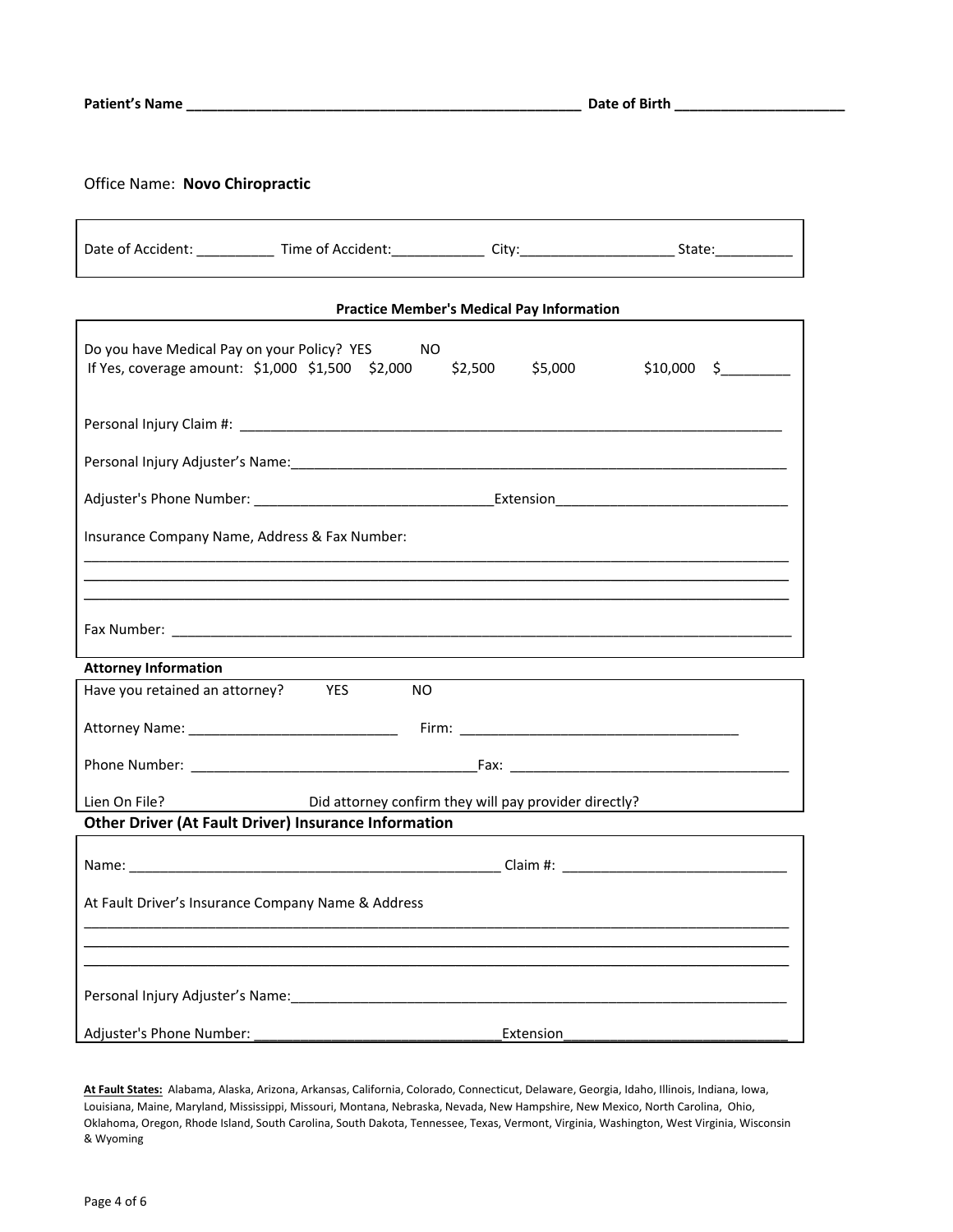## **ASSIGNMENT OF BENEFITS, ASSIGNMENT OF RIGHTS TO PURSUE PERSONAL INJURY, WORK COMP, ERISA, AND OTHER LEGAL AND ADMINISTRATIVE CLAIMS ASSOCIATED WITH MY HEALTH INSURANCE AND /OR HEALTH BENEFIT PLAN (INCLUDING BREACH OF FIDUCIARY DUTY) AND DESIGNATION OF AUTHORIZED REPRESENTATIVE**

Provider Name: Dr. Shane Davidson, D.C. Clinic: Novo Chiropractic Address: 8601 S. 30<sup>th</sup> St. Ste 108, Lincoln, NE 68516

I hereby assign and convey directly to the above-named health care provider, as my designated authorized representative, any and all medical benefits and/or any insurance reimbursement, if any, otherwise payable to me for services, treatments, therapies, and/or medications rendered or provided by the above-named health care provider, regardless of its managed care network participation status. I understand that I am financially responsible for all charges regardless of any applicable insurance or benefit payments. I hereby authorize the above-named health care provider to release all medical information necessary to process my claims. Further, I hereby authorize my plan administrator fiduciary, insurer, and/or attorney to release to the above-named health care provider any and all Plan documents, summary benefit description, insurance policy, and/or settlement information upon written request from the above-named health care provider or its attorneys in order to claim such medical benefits.

In addition to the assignment of all medical benefits and/or insurance reimbursement above, I also assign and/or convey to the above named health care provider any legal or administrative claim or chose an action arising under any group health plan, employee benefits plan, health insurance or tort feasor insurance concerning medical expenses incurred as a result of the medical services, treatments, therapies, and/or medications I receive from the above-named health care provider (including any right to pursue those legal or administrative claims or chose an action). This constitutes an express and knowing assignment of ERISA breach or fiduciary duty claims and other legal and/or administrative claims.

I intend by this assignment and designation of authorized representative to convey to the above-named provider all of my rights to claim (or place a lien on) the medical benefits related to the services, treatments, therapies, and/or mediations provided by the above-named health care provider, including rights to any settlement, insurance or applicable legal or administrative remedies (including damages arising from ERISA breach of fiduciary duty claims). The assignee and/or designated representative (above-named provider) is given the right by me to (1) obtain information regarding the claim to the same extent as me; (2) submit evidence; (3) make statements about facts or law; (4) make any request including providing or receiving notice of appeal proceedings; (5) participate in any administrative and judicial actions and pursue claims or chose in action or right against any liable party, insurance company, employee benefit plan, health care benefit plan, or plan administrator. The above-named provider as my assignee and my designated authorized representative may bring suit against any such health care benefit plan, employee benefit plan, plan administrator or insurance company in my name with derivative standing at provider's expense.

Unless revoked, this assignment is valid for all administrative and judicial reviews under PPACA (health care reform legislation), ERISA, Medicare and applicable federal and state laws. A photocopy of this assignment is to be considered valid, the same as if it was the original.

I HAVE READ AND FULLY UNDERSTAND THIS AGREEMENT.

\_\_\_\_\_\_\_\_\_\_\_\_\_\_\_\_\_\_\_\_\_\_\_\_\_\_\_\_\_\_\_\_\_\_\_\_\_\_\_\_\_\_\_\_\_\_\_\_\_\_

Patient Signature

\_\_\_\_\_\_\_\_\_\_\_\_\_\_\_

Date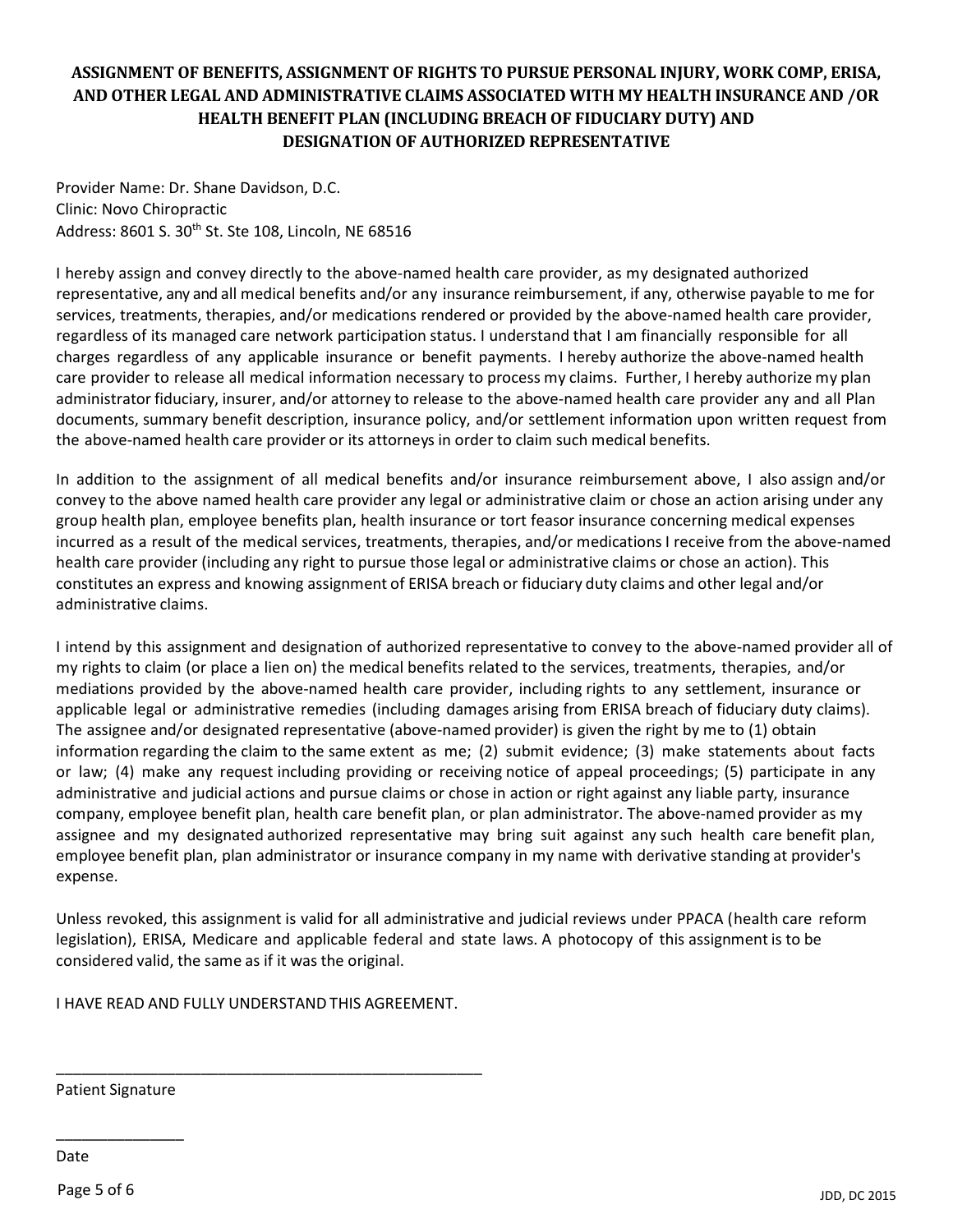# PERSONAL INJURY LIEN

| I hereby authorize and direct: |
|--------------------------------|
|                                |
|                                |
|                                |
| and/or                         |
|                                |

to pay directly to Novo Chiropractic, LLC such sums that may be due and owing this office for services rendered to me, both by reason of this accident and by reason of any other bills that are due to this office, and to withhold such sums from any disability benefits, medical payment benefits, liability benefits, health and accident benefits, workmens' compensation benefits, or any other insurance benefits, or from any settlement, judgment or verdict on my behalf, as may be necessary to adequately protect said office.

I hereby further give a lien to said office against any and all insurance named herein, and any and all proceeds of any settlement, judgment, or verdict that may be paid to me as a result of the injuries for which I have been treated by said office. This is to act as an assignment of my rights and benefits to the extent of the office's services provided.

I understand that I remain personally responsible for the total amounts due the office for their services. I further understand and agree that this assignment, lien and authorization does not contribute any consideration for the office to await payments and they may demand payment from me upon rendering services at their option. I authorize this office to release any information pertinent to my case to any insurance company or attorney to facilitate collection under this assignment, lien, and authorization.

I further understand and agree, that if this office must take any action to collect an outstanding balance on my account, I will be responsible for payment of and reimburse this office for all costs of such collection efforts including, but not limited to, all courts costs and attorney fees.

I have been advised that if my attorney does not wish to cooperate in protecting the doctor's interest, the doctor will not await payment, but will require me to make payments on my current balance.

| Patient's Signature | Date |
|---------------------|------|
|                     |      |

Countersigned/Witnessed by Staff Date Date Date Date Date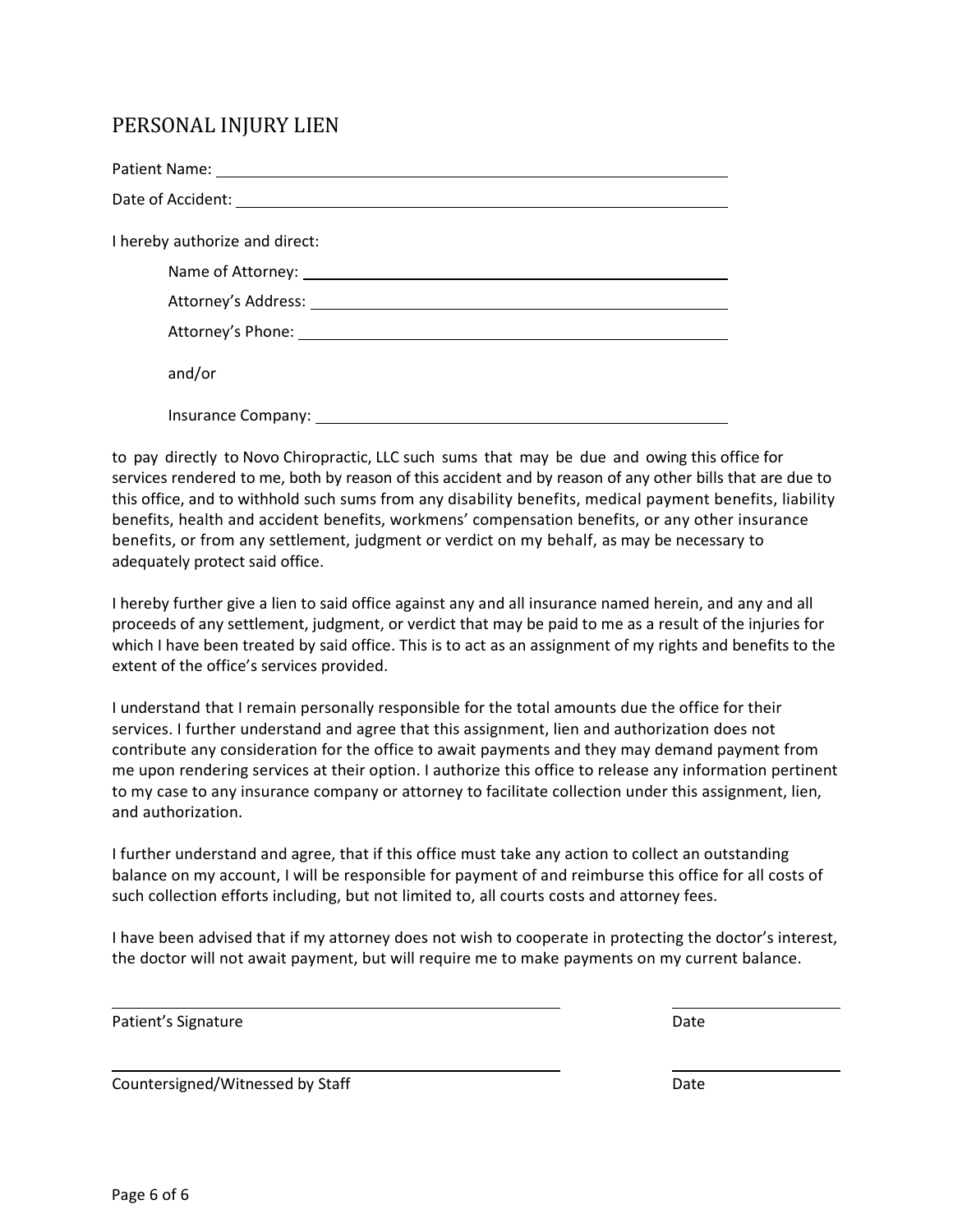# **APPLICATION FOR CARE AT NOVO CHIROPRACTIC**

| Today's Date: _______________________                                                                                                                        | Claim #: _____________________ |                                                                                                                                                                                              |  |                             |  |
|--------------------------------------------------------------------------------------------------------------------------------------------------------------|--------------------------------|----------------------------------------------------------------------------------------------------------------------------------------------------------------------------------------------|--|-----------------------------|--|
|                                                                                                                                                              |                                | <b>PATIENT DEMOGRAPHICS</b>                                                                                                                                                                  |  |                             |  |
|                                                                                                                                                              |                                |                                                                                                                                                                                              |  |                             |  |
|                                                                                                                                                              |                                |                                                                                                                                                                                              |  |                             |  |
|                                                                                                                                                              |                                |                                                                                                                                                                                              |  |                             |  |
|                                                                                                                                                              |                                |                                                                                                                                                                                              |  |                             |  |
|                                                                                                                                                              |                                |                                                                                                                                                                                              |  |                             |  |
|                                                                                                                                                              |                                |                                                                                                                                                                                              |  |                             |  |
|                                                                                                                                                              |                                |                                                                                                                                                                                              |  |                             |  |
|                                                                                                                                                              |                                |                                                                                                                                                                                              |  |                             |  |
|                                                                                                                                                              |                                |                                                                                                                                                                                              |  |                             |  |
|                                                                                                                                                              |                                | <b>HISTORY OF COMPLAINT</b>                                                                                                                                                                  |  |                             |  |
|                                                                                                                                                              |                                |                                                                                                                                                                                              |  |                             |  |
|                                                                                                                                                              |                                |                                                                                                                                                                                              |  |                             |  |
| On a scale of 0 to 10 with 10 being the worst pain and zero being no pain, rate your above complaints by circling the number:                                |                                |                                                                                                                                                                                              |  |                             |  |
| Primary or chief complaint is:<br>Second complaint is:<br>Third complaint is:<br>Fourth complaint is:                                                        |                                | $0 - 1 - 2 - 3 - 4 - 5 - 6 - 7 - 8 - 9 - 10$<br>$0 - 1 - 2 - 3 - 4 - 5 - 6 - 7 - 8 - 9 - 10$<br>$0 - 1 - 2 - 3 - 4 - 5 - 6 - 7 - 8 - 9 - 10$<br>$0 - 1 - 2 - 3 - 4 - 5 - 6 - 7 - 8 - 9 - 10$ |  |                             |  |
|                                                                                                                                                              |                                |                                                                                                                                                                                              |  |                             |  |
| How long does it last? $\bigcirc$ It is constant OR $\bigcirc$ I experience it on and off during the day OR $\bigcirc$ It comes and goes throughout the week |                                |                                                                                                                                                                                              |  |                             |  |
|                                                                                                                                                              |                                |                                                                                                                                                                                              |  |                             |  |
|                                                                                                                                                              |                                |                                                                                                                                                                                              |  |                             |  |
| How long were you under care? Mhat were the results?                                                                                                         |                                |                                                                                                                                                                                              |  |                             |  |
|                                                                                                                                                              |                                | $\Box N/A$                                                                                                                                                                                   |  |                             |  |
| PLEASE MARK the areas on the body diagram with the following letters to describe your symptoms:                                                              |                                |                                                                                                                                                                                              |  |                             |  |
| $R =$ Radiating $B =$ Burning $D =$ Dull $A =$ Aching $N =$ Numbness $S =$ Sharp/Stabbing $T =$ Tingling                                                     |                                |                                                                                                                                                                                              |  |                             |  |
|                                                                                                                                                              |                                |                                                                                                                                                                                              |  |                             |  |
|                                                                                                                                                              |                                |                                                                                                                                                                                              |  |                             |  |
| <b>LIST RESTRICTED ACTIVITY</b>                                                                                                                              |                                | <b>CURRENT ACTIVITY LEVEL</b>                                                                                                                                                                |  | <b>USUAL ACTIVITY LEVEL</b> |  |
|                                                                                                                                                              |                                |                                                                                                                                                                                              |  |                             |  |
|                                                                                                                                                              |                                |                                                                                                                                                                                              |  |                             |  |
|                                                                                                                                                              |                                |                                                                                                                                                                                              |  |                             |  |
|                                                                                                                                                              |                                |                                                                                                                                                                                              |  |                             |  |
|                                                                                                                                                              |                                |                                                                                                                                                                                              |  |                             |  |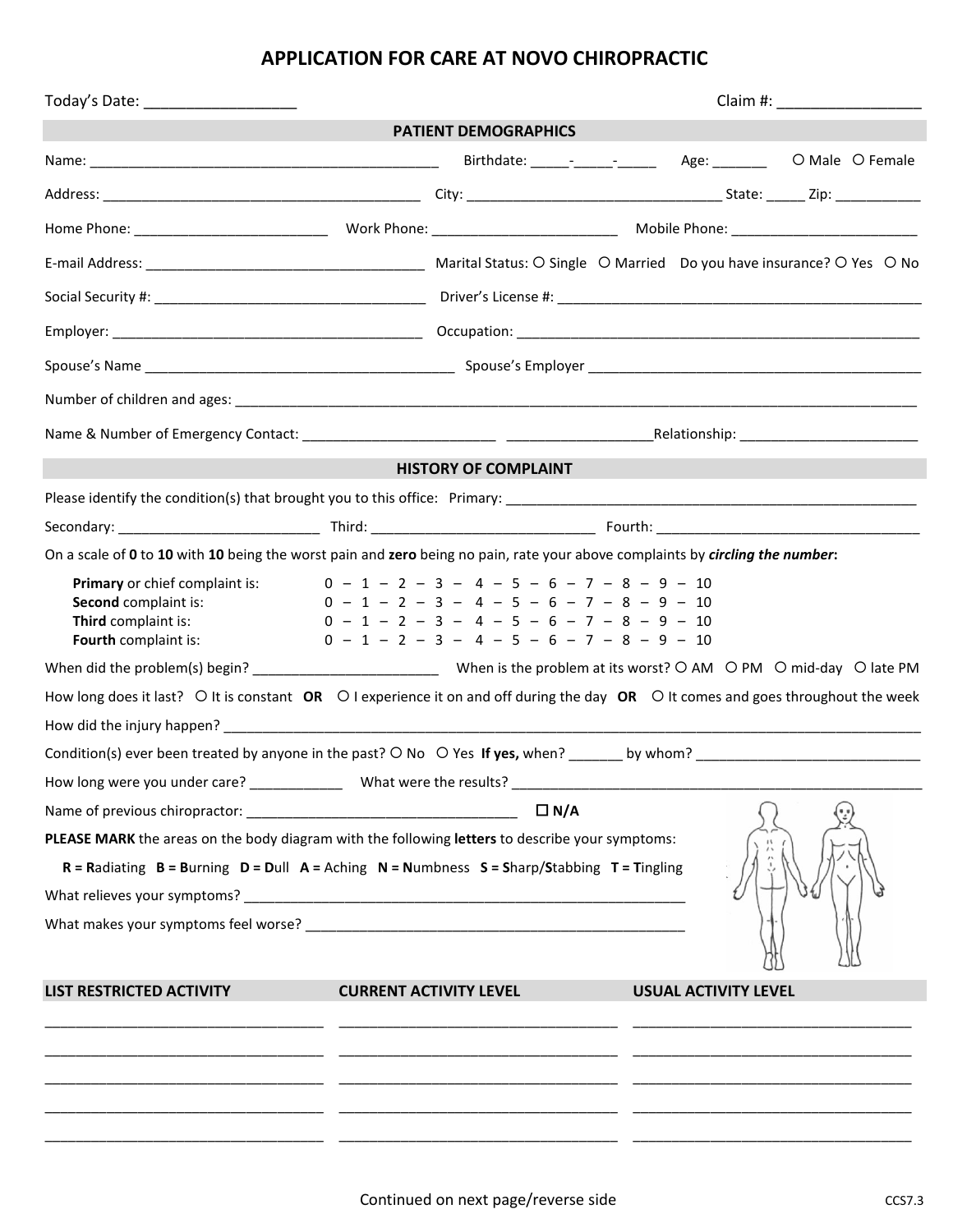| Is your problem the result of ANY type of accident? O Yes O No<br>Identify any other injury(s) to your spine, minor or major, that the doctor should know about:                                                                                                                                                                                                                                                                                                                                                                                             |                     |                                                                                                                                                                                                                                                                                                                                                           |                                        |                                                    |                               |
|--------------------------------------------------------------------------------------------------------------------------------------------------------------------------------------------------------------------------------------------------------------------------------------------------------------------------------------------------------------------------------------------------------------------------------------------------------------------------------------------------------------------------------------------------------------|---------------------|-----------------------------------------------------------------------------------------------------------------------------------------------------------------------------------------------------------------------------------------------------------------------------------------------------------------------------------------------------------|----------------------------------------|----------------------------------------------------|-------------------------------|
|                                                                                                                                                                                                                                                                                                                                                                                                                                                                                                                                                              |                     | <b>PAST HISTORY</b>                                                                                                                                                                                                                                                                                                                                       |                                        |                                                    |                               |
| Have you suffered with any of this or a similar problem in the past? O No O Yes If yes, how many times? ________ When was the last                                                                                                                                                                                                                                                                                                                                                                                                                           |                     |                                                                                                                                                                                                                                                                                                                                                           |                                        |                                                    |                               |
| who provided it? _________________________________How long ago? __________ What were the results. O Favorable O Unfavorable                                                                                                                                                                                                                                                                                                                                                                                                                                  |                     |                                                                                                                                                                                                                                                                                                                                                           |                                        |                                                    |                               |
| Please identify any and all types of jobs you have had in the past that have imposed any physical stress on you or your body:                                                                                                                                                                                                                                                                                                                                                                                                                                |                     |                                                                                                                                                                                                                                                                                                                                                           |                                        |                                                    |                               |
| If you have ever been diagnosed with any of the following conditions, please indicate with:<br>PLEASE IDENTIFY ALL PAST and any CURRENT conditions you feel may be contributing to your present problem:                                                                                                                                                                                                                                                                                                                                                     |                     | <b>P</b> for in the <b>Past</b> C for <b>Currently</b> have <b>N</b> for <b>Never</b> have had<br>___ Broken Bone ___ Dislocations ____ Tumors ____ Rheumatoid Arthritis ___ Fracture ___ Disability ___ Cancer<br>____ Heart Attack _____ Osteo Arthritis _____ Diabetes _____ Cerebral Vascular ____ Other serious conditions: ________________________ |                                        |                                                    |                               |
|                                                                                                                                                                                                                                                                                                                                                                                                                                                                                                                                                              | <b>HOW LONG AGO</b> | <b>TYPE OF CARE</b>                                                                                                                                                                                                                                                                                                                                       |                                        |                                                    | <b>PROVIDED BY WHOM</b>       |
| <b>INJURIES</b><br><b>SURGERIES</b>                                                                                                                                                                                                                                                                                                                                                                                                                                                                                                                          |                     |                                                                                                                                                                                                                                                                                                                                                           |                                        |                                                    |                               |
| <b>CHILDHOOD DISEASES</b>                                                                                                                                                                                                                                                                                                                                                                                                                                                                                                                                    |                     |                                                                                                                                                                                                                                                                                                                                                           |                                        |                                                    |                               |
| <b>ADULT DISEASES</b>                                                                                                                                                                                                                                                                                                                                                                                                                                                                                                                                        |                     |                                                                                                                                                                                                                                                                                                                                                           |                                        |                                                    |                               |
|                                                                                                                                                                                                                                                                                                                                                                                                                                                                                                                                                              |                     |                                                                                                                                                                                                                                                                                                                                                           |                                        |                                                    |                               |
|                                                                                                                                                                                                                                                                                                                                                                                                                                                                                                                                                              |                     | <b>FAMILY HISTORY</b>                                                                                                                                                                                                                                                                                                                                     |                                        |                                                    |                               |
| 1. Does anyone in your family suffer with the same condition(s)? $\bigcirc$ No $\bigcirc$ Yes If yes, whom?<br>Have they ever been treated for their condition? O No                                                                                                                                                                                                                                                                                                                                                                                         |                     | O grandmother O grandfather O mother O father O sister(s) O brother(s) O son(s)<br>O Yes                                                                                                                                                                                                                                                                  | O I don't know                         |                                                    | $O$ daughter(s)               |
| 2. Any other hereditary conditions the doctor should be aware of? O No O Yes: _________                                                                                                                                                                                                                                                                                                                                                                                                                                                                      |                     |                                                                                                                                                                                                                                                                                                                                                           |                                        |                                                    |                               |
|                                                                                                                                                                                                                                                                                                                                                                                                                                                                                                                                                              |                     | <b>SOCIAL HISTORY</b>                                                                                                                                                                                                                                                                                                                                     |                                        |                                                    |                               |
| 1. Smoking: O cigars O pipe O cigarettes<br>2. Alcoholic Beverage: consumption occurs<br>3. Recreational Drug use:<br>4. Hobbies - Recreational Activities - Exercise Regime: How does your present problem affect? (See Activities of Life form)                                                                                                                                                                                                                                                                                                            |                     | How often? O Daily<br>$O$ Daily<br>$O$ Daily                                                                                                                                                                                                                                                                                                              | O Weekends<br>O Weekends<br>O Weekends | O Occasionally<br>O Occasionally<br>O Occasionally | O Never<br>O Never<br>O Never |
| I hereby authorize payment to be made directly to Novo Chiropractic, LLC, for all benefits which may be payable under a healthcare plan or<br>from any other collateral sources. I authorize utilization of this application, or copies thereof, for the purpose of processing claims and<br>effecting payments, and further acknowledge that this assignment of benefits does not in any way relieve me of payment liability and that<br>I will remain financially responsible to Novo Chiropractic, LLC for any and all services I receive at this office. |                     |                                                                                                                                                                                                                                                                                                                                                           |                                        |                                                    |                               |

**Patient or Authorized Person's Signature** 

| <b>Date Completed</b> |  |
|-----------------------|--|

**Doctor's Signature Date Form Reviewed**

\_\_\_\_\_\_\_\_\_\_\_\_\_\_\_\_\_\_\_\_\_\_\_\_\_\_\_\_\_\_\_\_\_\_\_\_\_ \_\_\_\_\_ - \_\_\_\_\_ - \_\_\_\_\_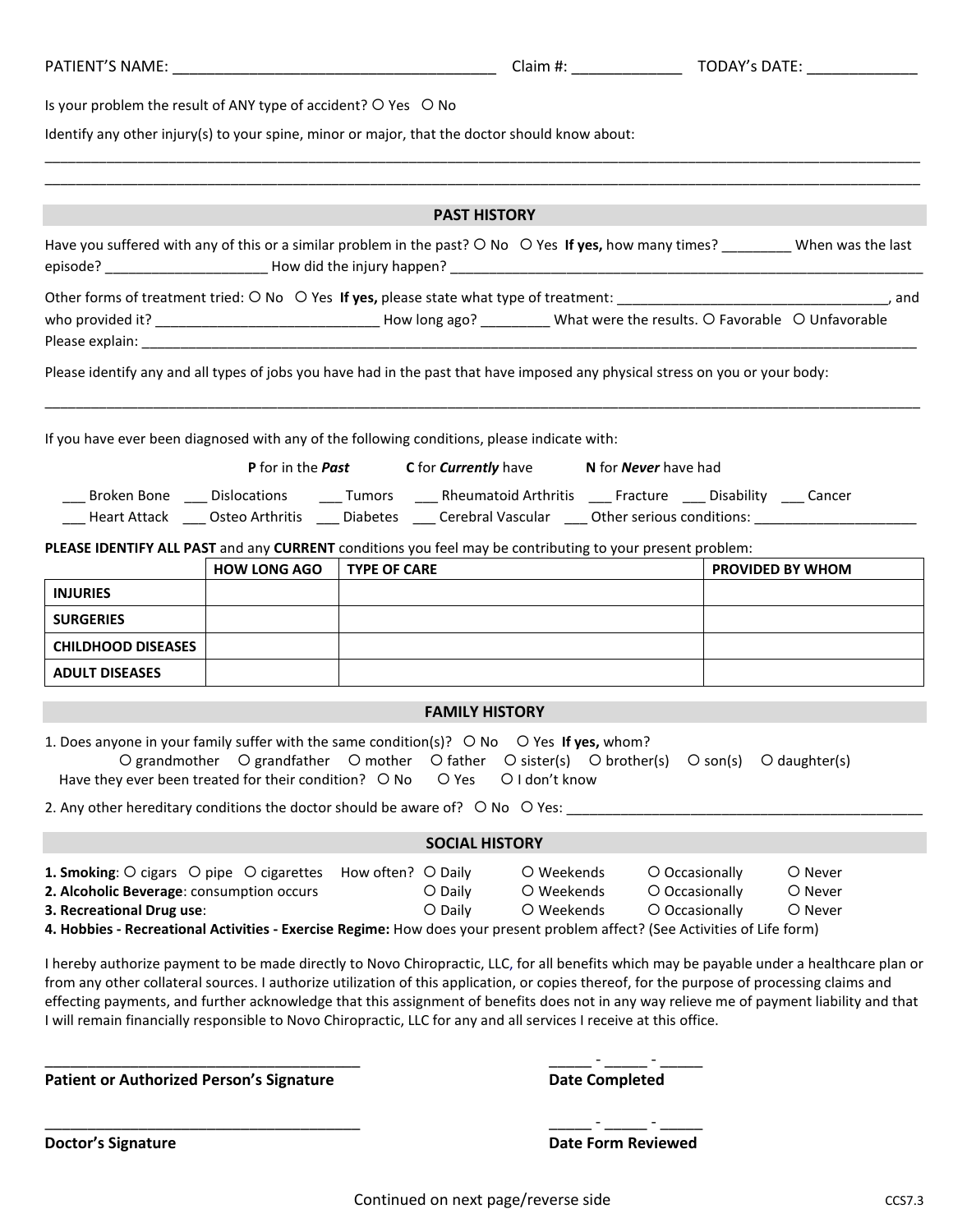## **ACTIVITIES OF LIFE**

Please identify how your current condition is affecting your ability to carry out activities that are routinely part of your life:

| <b>ACTIVITIES:</b>           |             | <b>EFFECT:</b>     |                    |                     |
|------------------------------|-------------|--------------------|--------------------|---------------------|
| Carry Children/Groceries     | O No Effect | O Painful (can do) | O Painful (limits) | O Unable to Perform |
| Sit to Stand                 | O No Effect | O Painful (can do) | O Painful (limits) | O Unable to Perform |
| <b>Climb Stairs</b>          | O No Effect | O Painful (can do) | O Painful (limits) | O Unable to Perform |
| Pet Care                     | O No Effect | O Painful (can do) | O Painful (limits) | O Unable to Perform |
| <b>Extended Computer Use</b> | O No Effect | O Painful (can do) | O Painful (limits) | O Unable to Perform |
| Lift Children/Groceries      | O No Effect | O Painful (can do) | O Painful (limits) | O Unable to Perform |
| Read/Concentrate             | O No Effect | O Painful (can do) | O Painful (limits) | O Unable to Perform |
| <b>Getting Dressed</b>       | O No Effect | O Painful (can do) | O Painful (limits) | O Unable to Perform |
| Shaving                      | O No Effect | O Painful (can do) | O Painful (limits) | O Unable to Perform |
| <b>Sexual Activities</b>     | O No Effect | O Painful (can do) | O Painful (limits) | O Unable to Perform |
| Sleep                        | O No Effect | O Painful (can do) | O Painful (limits) | O Unable to Perform |
| <b>Static Sitting</b>        | O No Effect | O Painful (can do) | O Painful (limits) | O Unable to Perform |
| <b>Static Standing</b>       | O No Effect | O Painful (can do) | O Painful (limits) | O Unable to Perform |
| Yard work                    | O No Effect | O Painful (can do) | O Painful (limits) | O Unable to Perform |
| Walking                      | O No Effect | O Painful (can do) | O Painful (limits) | O Unable to Perform |
| Washing/Bathing              | O No Effect | O Painful (can do) | O Painful (limits) | O Unable to Perform |
| Sweeping/Vacuuming           | O No Effect | O Painful (can do) | O Painful (limits) | O Unable to Perform |
| <b>Dishes</b>                | O No Effect | O Painful (can do) | O Painful (limits) | O Unable to Perform |
| Laundry                      | O No Effect | O Painful (can do) | O Painful (limits) | O Unable to Perform |
| Garbage                      | O No Effect | O Painful (can do) | O Painful (limits) | O Unable to Perform |
| <b>Driving</b>               | O No Effect | O Painful (can do) | O Painful (limits) | O Unable to Perform |
| Other:                       | O No Effect | O Painful (can do) | O Painful (limits) | O Unable to Perform |

**List Prescription & Non-Prescription drugs you take: \_\_\_\_\_\_\_\_\_\_\_\_\_\_\_\_\_\_\_\_\_\_\_\_\_\_\_\_\_\_\_\_\_\_\_\_\_\_\_\_\_\_\_\_\_\_\_\_\_\_\_\_**

**Patient or Authorized Person's Signature Date Completed** 

 $\_$  -  $\_$  -  $\_$  -  $\_$  -  $\_$ 

\_\_\_\_\_\_\_\_\_\_\_\_\_\_\_\_\_\_\_\_\_\_\_\_\_\_\_\_\_\_\_\_\_\_\_\_\_ \_\_\_\_\_ - \_\_\_\_\_ - \_\_\_\_\_ **Doctor's Signature Date Form Reviewed**

**\_\_\_\_\_\_\_\_\_\_\_\_\_\_\_\_\_\_\_\_\_\_\_\_\_\_\_\_\_\_\_\_\_\_\_\_\_\_\_\_\_\_\_\_\_\_\_\_\_\_\_\_\_\_\_\_\_\_\_\_\_\_\_\_\_\_\_\_\_\_\_\_\_\_\_\_\_\_\_\_\_\_\_\_\_\_\_\_\_\_\_\_\_\_\_\_**

**\_\_\_\_\_\_\_\_\_\_\_\_\_\_\_\_\_\_\_\_\_\_\_\_\_\_\_\_\_\_\_\_\_\_\_\_\_\_\_\_\_\_\_\_\_\_\_\_\_\_\_\_\_\_\_\_\_\_\_\_\_\_\_\_\_\_\_\_\_\_\_\_\_\_\_\_\_\_\_\_\_\_\_\_\_\_\_\_\_\_\_\_\_\_\_\_**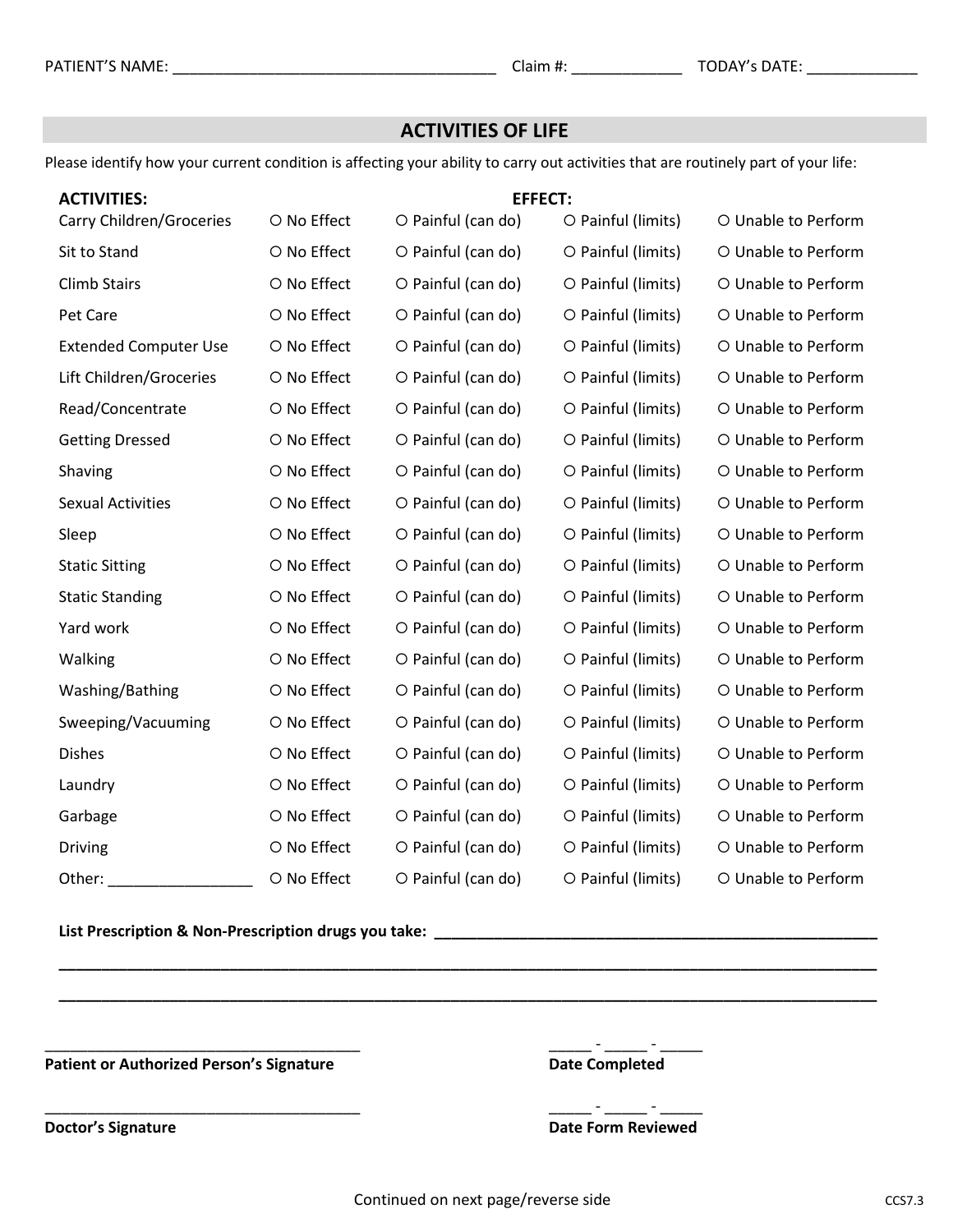| <b>REVIEW OF SYSTEMS</b>                |                                                                                   |  |                                                                                                                                  |                                                    |
|-----------------------------------------|-----------------------------------------------------------------------------------|--|----------------------------------------------------------------------------------------------------------------------------------|----------------------------------------------------|
|                                         |                                                                                   |  | Please mark: P for in the Past C for Currently have N for Never                                                                  |                                                    |
|                                         |                                                                                   |  | ___ Headache     ___ Pregnant (Now)     ___ Dizziness     ___ Prostate Problems      ___ Ulcers                                  |                                                    |
|                                         |                                                                                   |  | ___ Neck Pain ____ Frequent Colds/Flu ____ Loss of Balance ___ Impotence/Sexual Dysfun. ___ Heartburn                            |                                                    |
|                                         |                                                                                   |  | ___ Jaw Pain, TMJ ____ Convulsions/Epilepsy ____ Fainting ____ ___ Digestive Problems _____ Heart Problem                        |                                                    |
| ___ Shoulder Pain ____ Tremors          |                                                                                   |  | ____ Double Vision _____ Colon Trouble                                                                                           | ___ High Blood Pressure                            |
|                                         |                                                                                   |  | ___ Upper Back Pain ___ Chest Pain ____ __________________ Blurred Vision ______ Diarrhea/Constipation ______ Low Blood Pressure |                                                    |
|                                         |                                                                                   |  | ___ Mid Back Pain ____ Pain w/Cough/Sneeze ____ Ringing in Ears ____ Menopausal Problems ____ Asthma                             |                                                    |
|                                         |                                                                                   |  | ___ Low Back Pain ____ Foot or Knee Problems ___ Hearing Loss _____ Menstrual Problem                                            | ___ Difficulty Breathing                           |
|                                         | __ Hip Pain ________ Sinus/Drainage Problem ____ Depression ______ PMS            |  |                                                                                                                                  | ___ Lung Problems                                  |
|                                         | ___ Back Curvature ____ Swollen/Painful Joints ___ Irritable ___ ____ Bed Wetting |  |                                                                                                                                  | ___ Kidney Trouble                                 |
| ____ Scoliosis _____ ____ Skin Problems |                                                                                   |  | ___ Mood Changes ____ Learning Disabilty                                                                                         | ___ Gall Bladder Trouble                           |
| ___ Numb/Tingling arms, hands, fingers  |                                                                                   |  | ____ ADD/ADHD _____ Eating Disorder                                                                                              | ___ Liver Trouble                                  |
| __ Numb/Tingling legs, feet, toes       |                                                                                   |  | ____ Allergies _____ Trouble Sleeping                                                                                            | $\frac{1}{\sqrt{1-\frac{1}{2}}}$ Hepatitis (A,B,C) |

**Patient or Authorized Person's Signature** 

\_\_\_\_\_\_<sup>-</sup>\_\_\_\_\_\_<sup>-</sup>\_\_\_\_\_\_<br>Date Completed

**Doctor's Signature** 

 $\frac{1}{\sqrt{1-\frac{1}{2}}}\frac{1}{\sqrt{1-\frac{1}{2}}}\frac{1}{\sqrt{1-\frac{1}{2}}}\frac{1}{\sqrt{1-\frac{1}{2}}}\frac{1}{\sqrt{1-\frac{1}{2}}}\frac{1}{\sqrt{1-\frac{1}{2}}}\frac{1}{\sqrt{1-\frac{1}{2}}}\frac{1}{\sqrt{1-\frac{1}{2}}}\frac{1}{\sqrt{1-\frac{1}{2}}}\frac{1}{\sqrt{1-\frac{1}{2}}}\frac{1}{\sqrt{1-\frac{1}{2}}}\frac{1}{\sqrt{1-\frac{1}{2}}}\frac{1}{\sqrt{1-\frac{1}{2}}}\frac{1}{\sqrt{1-\frac{$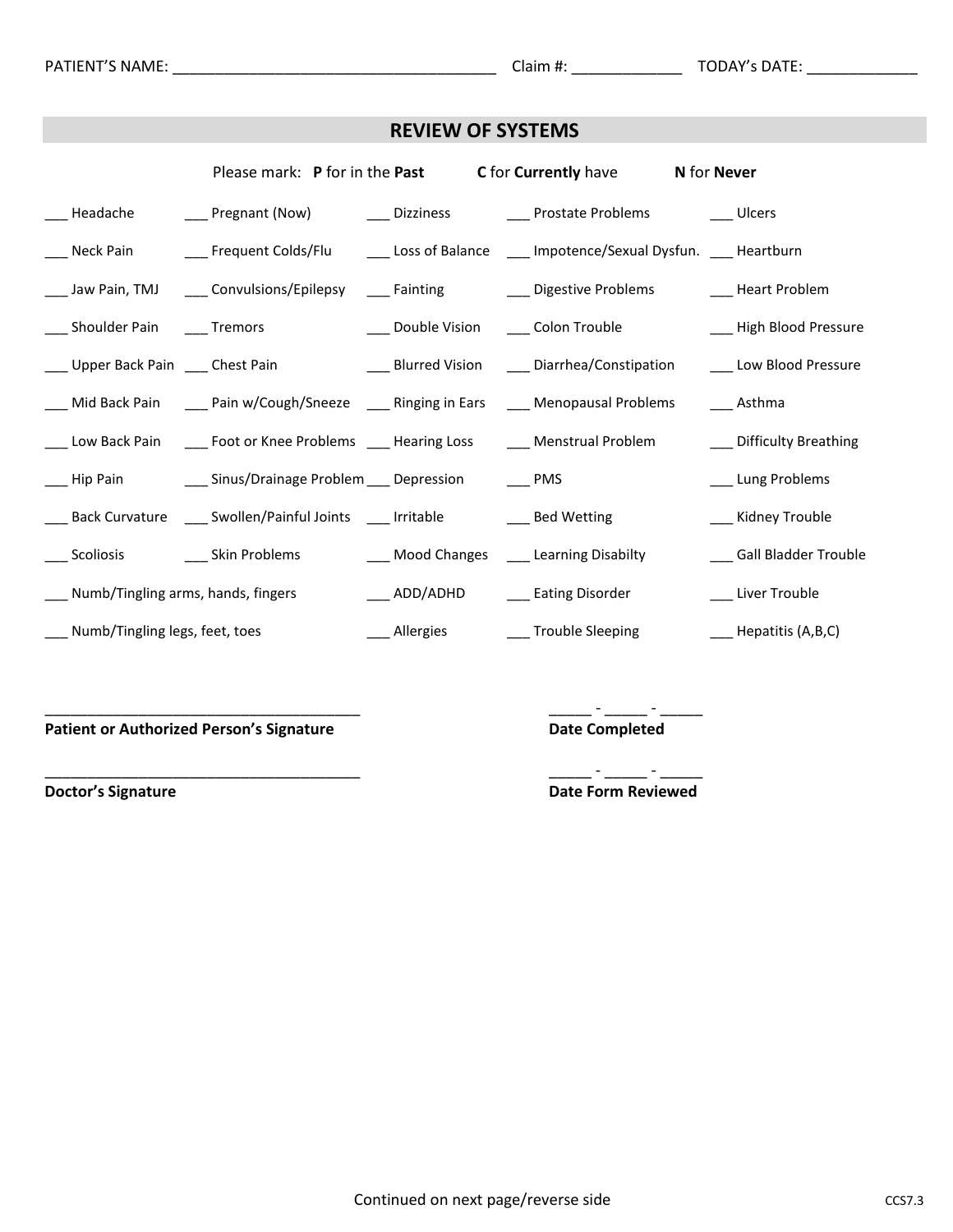# Novo Chiropractic, LLC

# Informed Consent

#### **REGARDING:** Chiropractic Adjustments, Modalities, and Therapeutic Procedures:

I have been advised that chiropractic care, like all forms of health care, holds certain risks. While the risks are most often very minimal, complications such as sprain/strain injuries, irritation of a disc condition, and although rare, minor fractures, and possible stroke-which occurs at a rate between one instance per one million to one per two million, have been associated with chiropractic adjustments.

Treatment objectives, as well as, the risks associated with chiropractic adjustments and all other procedures provided at Novo Chiropractic, LLC have been explained to me to my satisfaction and I have conveyed my understanding of both to the doctor. After careful consideration, I do hereby consent to treatment by any means, method, and or techniques, the doctor deems necessary to treat my condition at any time throughout the entire clinical course of my care.

| Patient Name (print)                     |      |                  |
|------------------------------------------|------|------------------|
|                                          |      |                  |
|                                          |      | Witness Initials |
| Patient or Authorized Person's Signature | Date |                  |
|                                          |      |                  |

### **REGARDING:** X-rays/Imaging Studies

**FEMALES ONLY:** *Please read carefully, check the boxes, include the appropriate date, then sign below if you understand and have no further questions, otherwise see our front desk staff for further explanation.*

 $\Box$  The first day of my last menstrual cycle was on \_\_\_\_\_-\_\_\_\_\_\_\_\_\_(Date)

 $\Box$  I have been provided a full explanation of when I am most likely to become pregnant, and to the best of my knowledge, I am not pregnant.

By my signature below, I am acknowledging that the doctor and or a member of the staff has discussed with me the hazardous effects of ionization to an unborn child, and I have conveyed my understanding of the risks associated with exposure to x-rays. After careful consideration, I therefore, do hereby consent to have the diagnostic x-ray examination the doctor has deemed necessary in my case.

Patient Name (print)

|                                                         |       | / Vitness Initials |  |
|---------------------------------------------------------|-------|--------------------|--|
| $Dathout = u_0 \wedge uhhuit = dDannout = ciamout, u_0$ | Data. |                    |  |

Patient or Authorized Person's Signature Date

\_\_\_\_\_\_\_\_\_\_\_\_\_\_\_\_\_\_\_\_\_\_\_\_\_\_\_\_\_\_\_\_\_\_\_\_\_\_\_\_\_